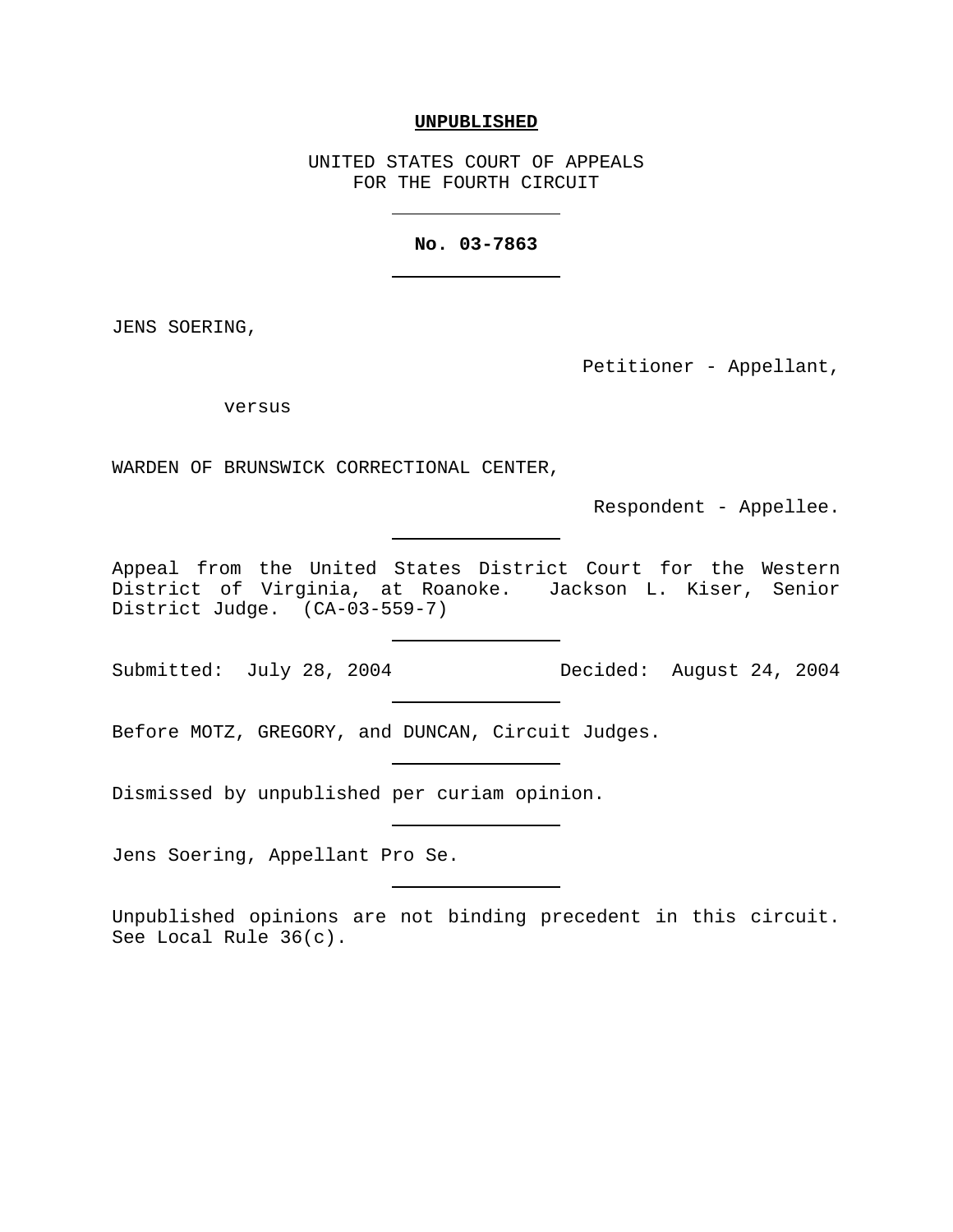PER CURIAM:

Jens Soering seeks to appeal the district court's order dismissing without prejudice his petition under 28 U.S.C. § 2254 (2000), as an unauthorized successive petition.\* An appeal may not be taken from the final order in a habeas corpus proceeding unless a circuit justice or judge issues a certificate of appealability. 28 U.S.C. § 2253(c)(1) (2000). When, as here, a district court dismisses a § 2254 petition solely on procedural grounds, a certificate of appealability will not issue unless the petitioner can demonstrate both "(1) 'that jurists of reason would find it debatable whether the petition states a valid claim of the denial of a constitutional right' and (2) 'that jurists of reason would find it debatable whether the district court was correct in its procedural ruling.'" Rose v. Lee, 252 F.3d 676, 684 (4th Cir. 2001) (quoting Slack v. McDaniel, 529 U.S. 473, 484 (2000)). We have independently reviewed the record and conclude that Soering has not made the requisite showing. See Miller-El v. Cockrell, 537 U.S. 322, 336 (2003).

Finally, in accordance with United States v. Winestock, 340 F.3d 200, 208 (4th Cir.), cert. denied, 124 S. Ct. 496 (2003), we construe Soering's notice of appeal and informal brief as a

<sup>\*</sup>By order filed March 12, 2004, this appeal was placed in abeyance for Jones v. Braxton, No. 03-6891. In view of our recent decision in Reid v. Angelone, 369 F.3d 363 (4th Cir. 2004), we no longer find it necessary to hold this case in abeyance for Jones.